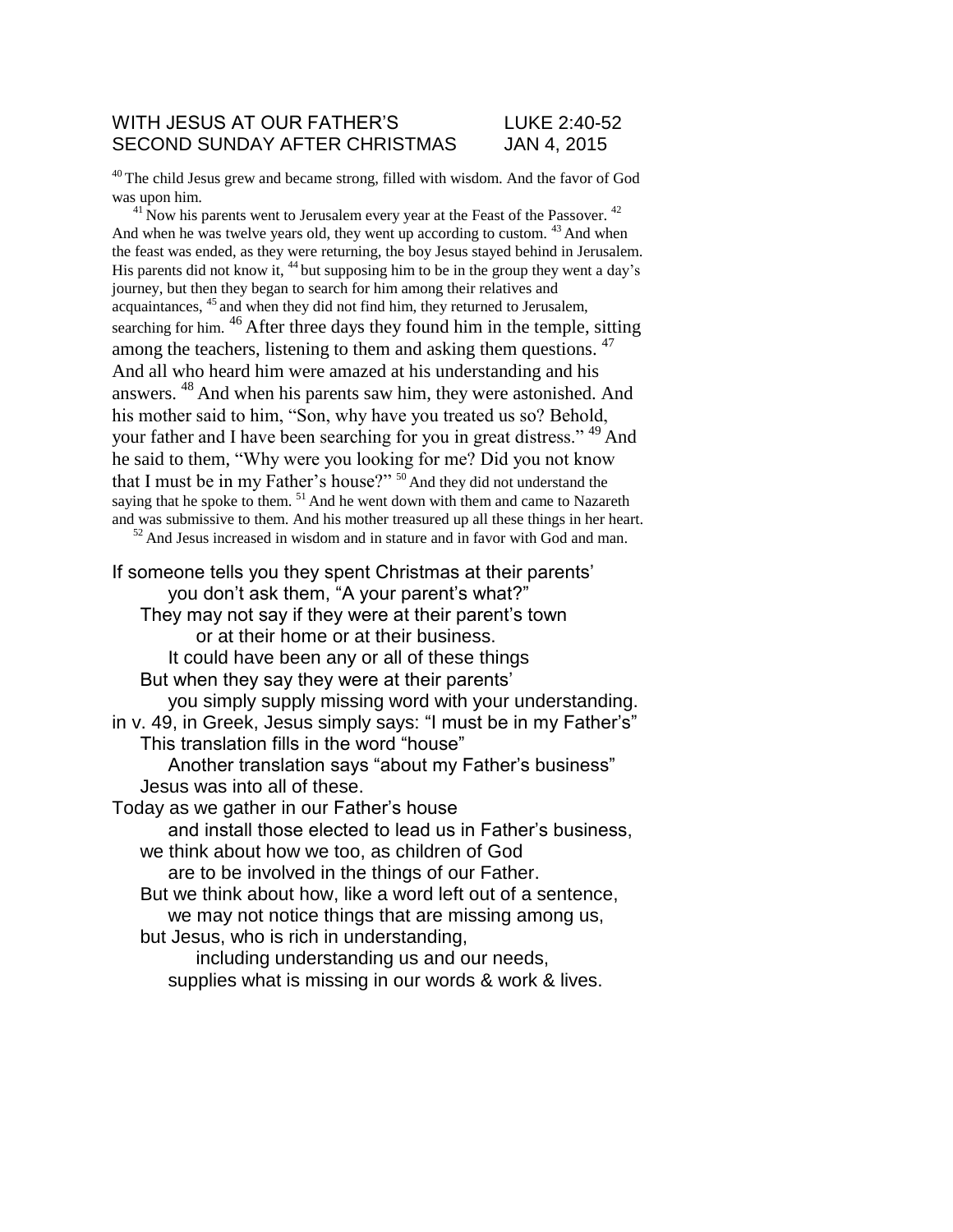## MARY AND JOSEPH CARE FOR THE FATHER'S SON WE ARE TO BE ABOUT THE FATHER'S BUSINESS JESUS SERVES FAITHFULLY IN THE FATHER'S HOUSE

## MARY AND JOSEPH CARE FOR THE FATHER'S SON

<sup>40</sup> The child Jesus grew and became strong, filled with wisdom. And the favor of God was upon him.

 $41$  Now his parents went to Jerusalem every year at the Feast of the Passover. <sup>42</sup> And when he was twelve years old, they went up according to custom.  $43$  And when the feast was ended, as they were returning, the boy Jesus stayed behind in Jerusalem. His parents did not know it,

 $48$ And when his parents saw him, they were astonished. And his mother said to him, "Son, why have you treated us so? Behold, your father and I have been searching for you in great distress."

Have you ever wondered how Jesus knew everything he knew, how he knew what it meant that he was God's son, how he knew everything he taught, how to do miracles, how he knew he had to die on cross and would rise again? Some assume he just naturally knew it or that he was given some special divine revelation. I don't think so. I think when he was made human like us this included doing everything the hard way, just like us. I think v.40 is telling us just as he grew up physically, he grew in his wisdom and understanding of who he was by studying the scriptures, just like every Jewish boy preparing for his Bar Mitzvah at age 12. He himself pointed out after his resurrection that whole truth about him was there in those scriptures. It is clear here he was very gifted & hardworking student, the kind that asks questions that drive teachers crazy. but he also had good and faithful parents who took seriously the task God had given them. They did what God said parents should do for children Verses before, heard last Sun., tell how they kept law. Here we see this included going every year to Passover where Jesus learned about sacrifice that saved lives and God's miraculous deliverance. They made worship such regular habit Jesus felt at home there.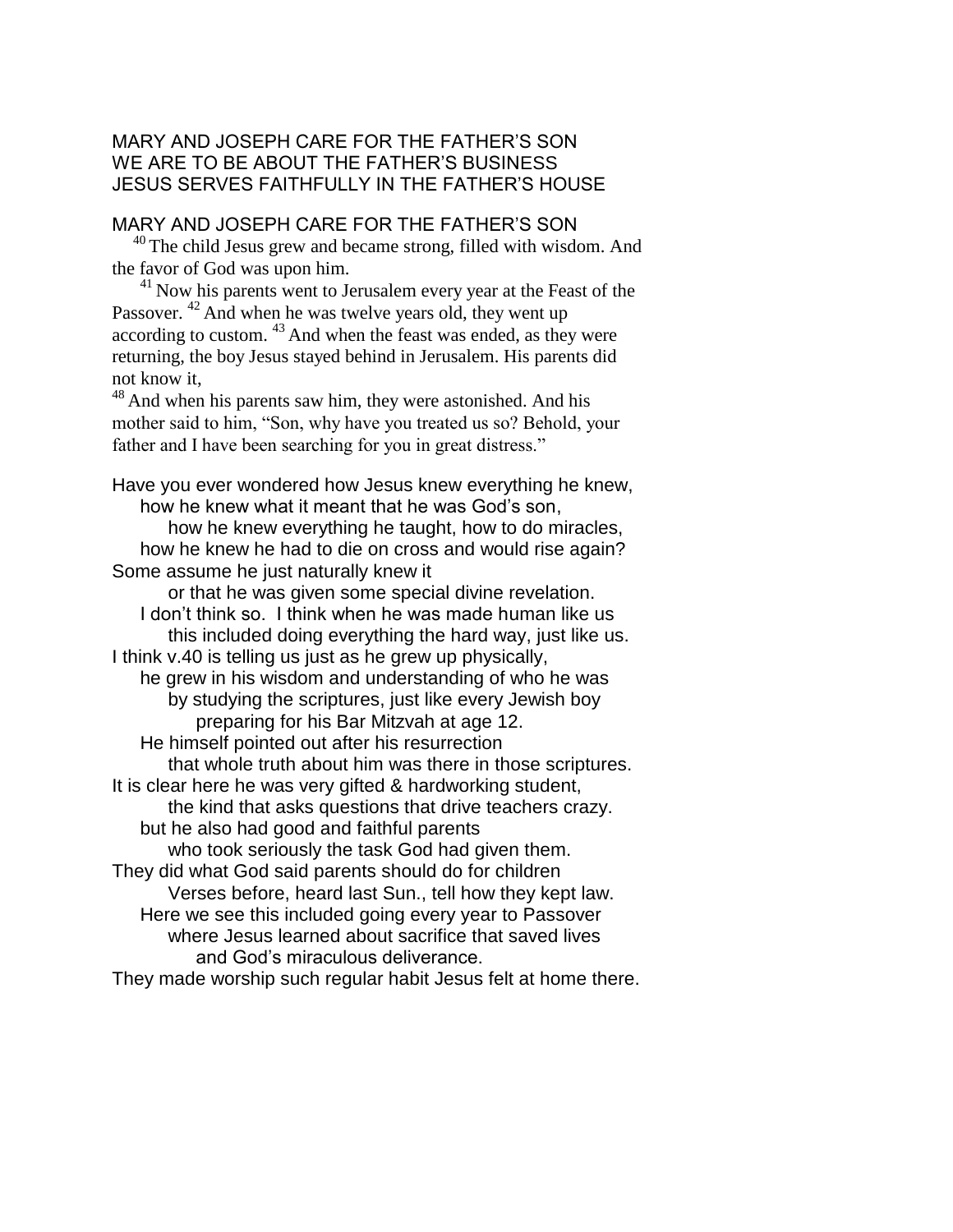They didn't do this all by themselves but together with family and friends in a community of believers that encouraged & supported each other in the faith. In this, they set a good example for us. So they weren't being bad parents when they assumed on way back from Jerusalem, Jesus was with them because he would have been in care of whole group. But fact that they had a unique responsibility shows in their distress when they discover Jesus isn't with them Any parent would have felt this way, but among things that Mary kept pondering in her heart was how on first trip to Jerusalem with Jesus Old Simeon warned he would be spoken against and a sword would pierce her heart also. Hadn't King Herod tried to kill Jesus when he was a baby? Hadn't they hidden out in Egypt & even when Herod died gone to live in back country of Galilee because Herod's son ruled in Jerusalem. It was clear the devil wanted this child dead and maybe she had premonition Jerusalem is where it would happen. This was all the more reason they needed more than two pairs of eyes and ears. They wisely traveled in a group, being part of a community that went to worship at the temple together. This is what we do too when we are part of the church where…

## WE ARE TO BE ABOUT THE FATHER'S BUSINESS

 $44$  but supposing him to be in the group they went a day's journey, but then they began to search for him among their relatives and  $acquaintances,  $45$  and when they did not find him, they returned to$ Jerusalem, searching for him.

If you tell someone you are part of the Missouri Synod, they may wonder what a Synod is,

some don't even know how to pronounce it. I think of this because Greek word "synod" is found in v. 44, translated, "group". It literally means "together/way" it is those going together along the same way. This is what our Synod is and what our congregation is.

We are a group traveling together on way to heaven.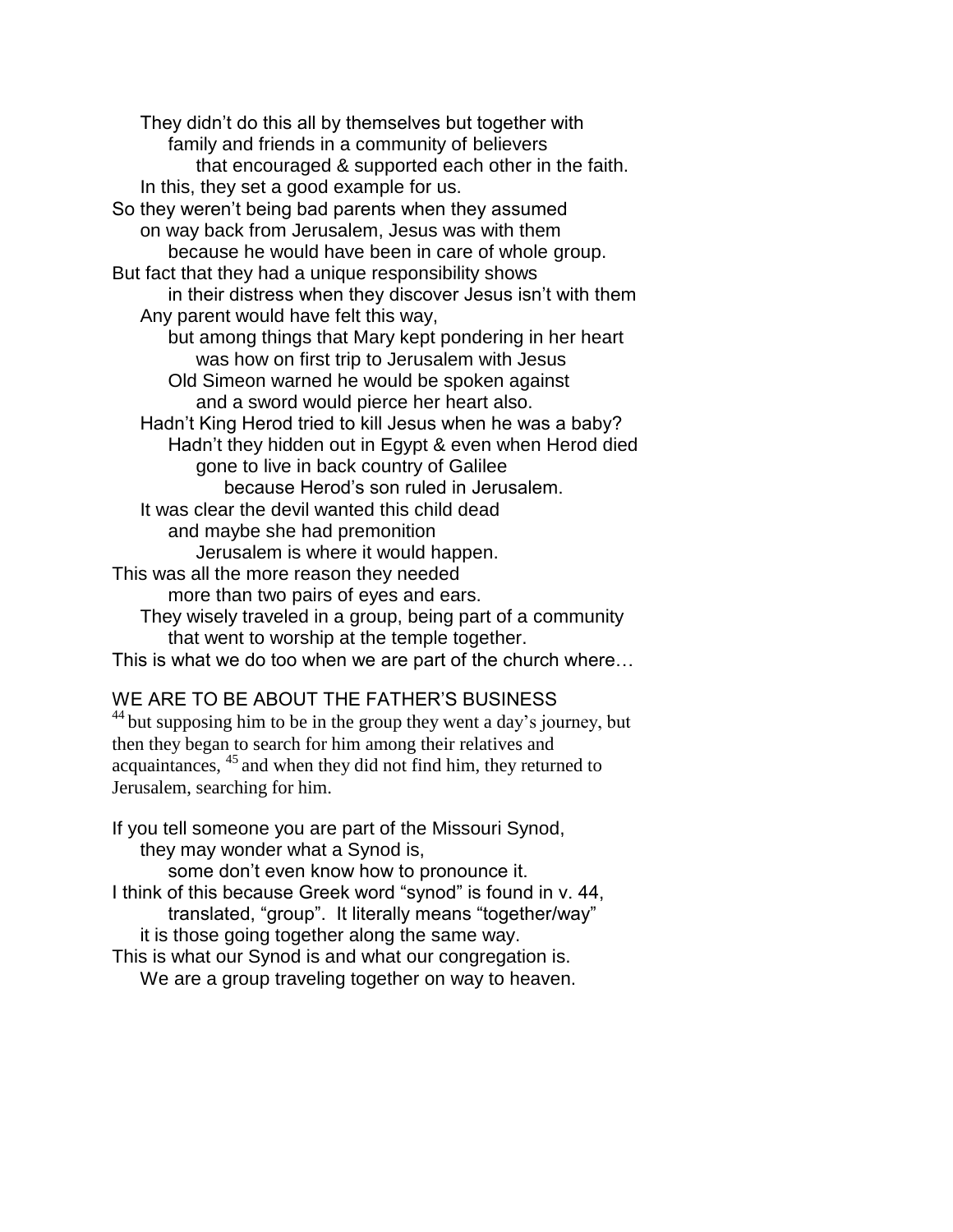It is good to understand who we are, our identity, because this is how we know what we are to do. It was because Jesus understood he was the Son of God that he knew his place was in God's temple and he knew his business was God's word which he was both learning and teaching. When we understand church is community of God's children who are to be going in same direction together we see that we too need to be constantly growing in wisdom and in favor with God and men. and this happens through learning & teaching God's word. This is the main business we are in as a church. It is a big job that includes having a place to do it, managing resources, inviting others in, and more. It takes all of us together to do it, which is why we are grateful for all the leaders who will be installed in their offices this morning. This is our business because it is our Father's business This is why we, too, need to be in our Father's house. This is where Jesus is found. This may go without saying except that as with Jesus' parents it is possible for us to go on our way in daily life assuming we are on the right track and everything is being taken care of by someone and not notice that something is missing. It is important to be alert, because the devil has not given up trying to destroy God's children when no one is looking. It is a good thing Jesus' parents expected him to sit down with them for supper. It is a good thing for families to eat together and to have daily devotions together It is a good thing for us every day to look around and ask, "Where is Jesus?" in this crowd. Where is Jesus in my crowded life? among my family and friends? in all the things we do together as church? This is important to ask because when we assume things just go without saying, something may be missing. we may assume everything is being taken care of when it is not, except that God takes care of everything when…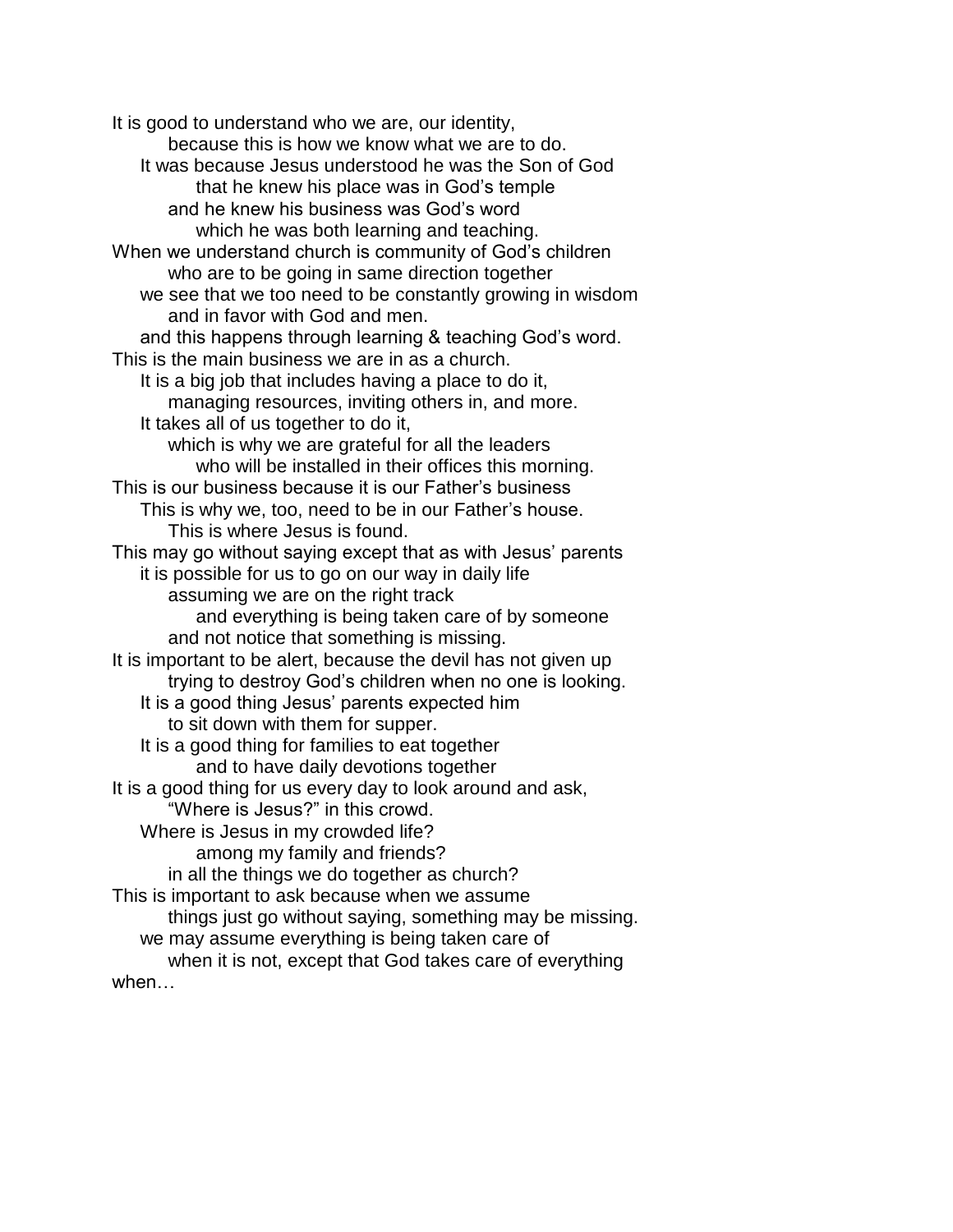# JESUS SERVES FAITHFULLY IN THE FATHER'S HOUSE

 $46$  After three days they found him in the temple, sitting among the teachers, listening to them and asking them questions.  $47$  And all who heard him were amazed at his understanding and his answers. <sup>49</sup> And he said to them, "Why were you looking for me? Did you not know that I must be in my Father's house?"  $50$  And they did not understand the saying that he spoke to them.  $51$  And he went down with them and came to Nazareth and was submissive to them. And his mother treasured up all these things in her heart.

#### A child's first word may be Mama or Dada.

Here, in Jesus' first words recorded in the Bible, he speaks of his father, and his commitment to his work. Later, in his last words before his death, he speaks of his father, committing himself to his care. Jesus' parents were frantic when they realized that for three days they had not been doing their job of taking care of Jesus. But Jesus was not frantic at all from missing them. He was still in his Father's care and he was about his Father's business which is taking care of things for us. Jesus came to do for us everything we fail to do. He knows who he is and here he reveals to us who he is. He is the one who is to be found in God's temple, that is, he is God himself. He would repeatedly return to this temple to teach and to cleanse it and make it holy, This is the business he finished on the final Passover when he came to this temple where the Passover lambs had to be sacrificed, because he himself is the perfect Passover lamb who takes away the sins of the world. Until then he did his Father's business by keeping the whole law we fail to keep perfectly, including  $4<sup>th</sup>$  commandment. He honored his father & mother, submitting to them, And went on to submit to Pontius Pilate & religious leaders who still failed to understand his superior wisdom Then came another frantic 3 days after his crucifixion & burial when Jesus seemed to be gone